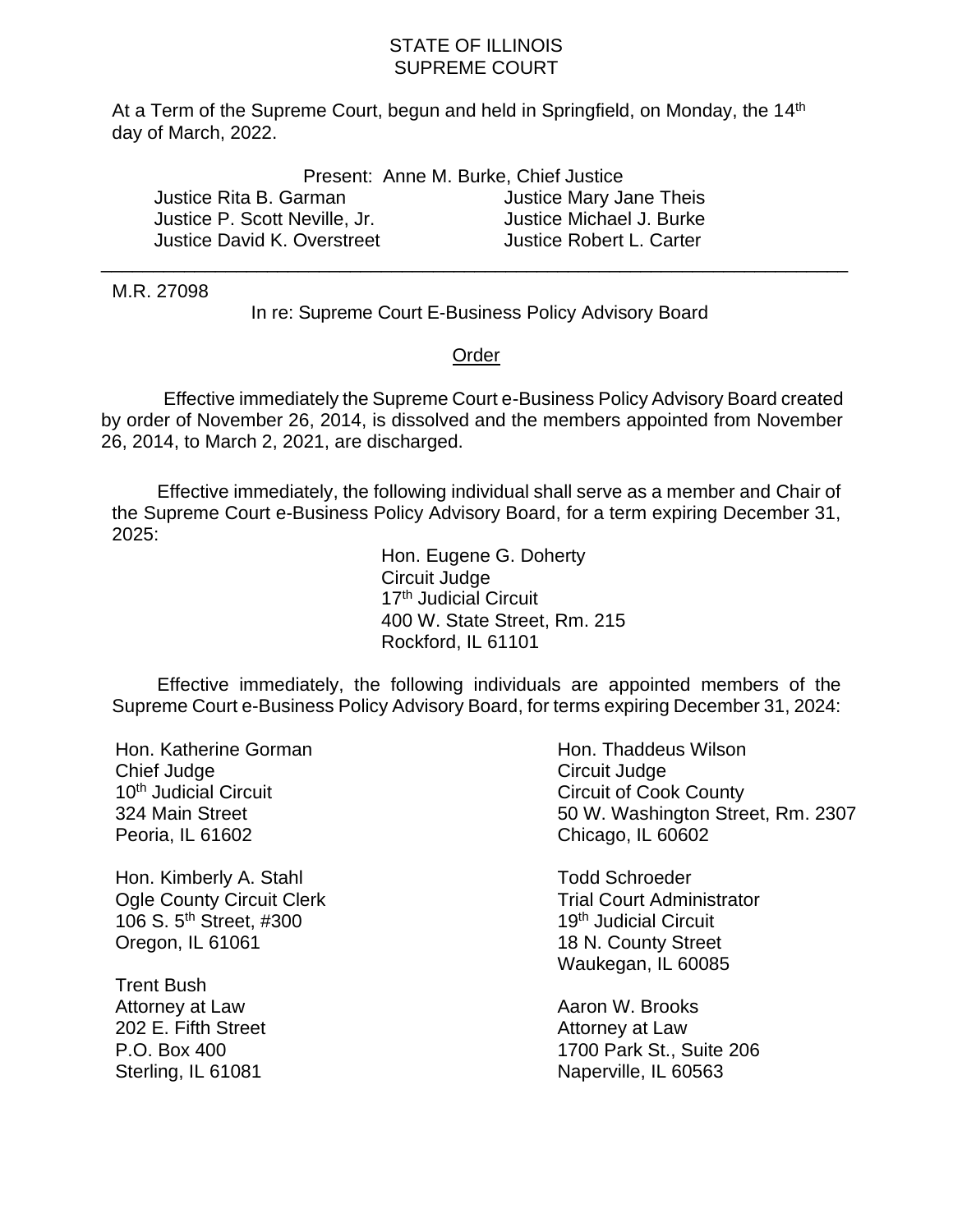Terri Ross Executive Director Illinois Legal Aid Online 120 S. LaSalle St., Suite 900 Chicago, IL 60603

Hon. David Hylla (Ret.) Attorney at Law 701 Market Street, S#1000 St. Louis, MO 63101

Hon. Carla Bender Appellate Clerk Fourth Appellate District 201 West Monroe Street P.O. Box 19206 Springfield, IL 62794

Carmen Navarro-Gercone Executive Clerk of Court Operations and Administration Circuit Clerk of Cook County 50 W. Washington Street Chicago, IL 60602

Effective immediately, the following individuals are appointed members of the Supreme Court e-Business Policy Advisory Board, for terms expiring December 31, 2025:

Camille M. Davidson Dean and Professor of Law Southern Illinois University School of Law 1150 Douglas Drive, Mailcode 6804 Lesar Law Building, Rm. 134 Carbondale, IL 62901

Mark Palmer Chief Counsel Illinois Supreme Court Commission on Professionalism 180 N. Stetson Avenue, Suite 1950 Chicago, IL 60601

Hon. Mathias Delort **Justice** 1<sup>st</sup> District Appellate Court 160 North LaSalle Street, Rm. N1611 Chicago, IL 60601

Hon. Kathy Keefe McHenry County Circuit Clerk 2200 N. Seminary Avenue Woodstock, IL 60098

Hon. James S. Cowlin Chief Judge 22<sup>nd</sup> Judicial Circuit 2200 North Seminary Avenue Woodstock, IL 60098

Scott Howie **President** Appellate Lawyer's Association 1 S. Wacker Drive, Suite 2500 Chicago, IL 60606

Hon. Amanda Ade-Harlow Circuit Judge 4<sup>th</sup> Judicial Circuit 301 E. Main Street Shelbyville, IL 62565

Clarissa Gaff Executive Director Land of Lincoln Legal Aid 8787 State Street, Suite 201 East St. Louis, IL 62203

Hon. Lisa Fallon Monroe County Circuit Clerk 100 South Main Street, Rm. 115 Waterloo, IL 62298

Mike Carroll Director, Information Services Cook County Chief Judge's Office 69 W. Washington, Suite 3300 Chicago, IL 60602